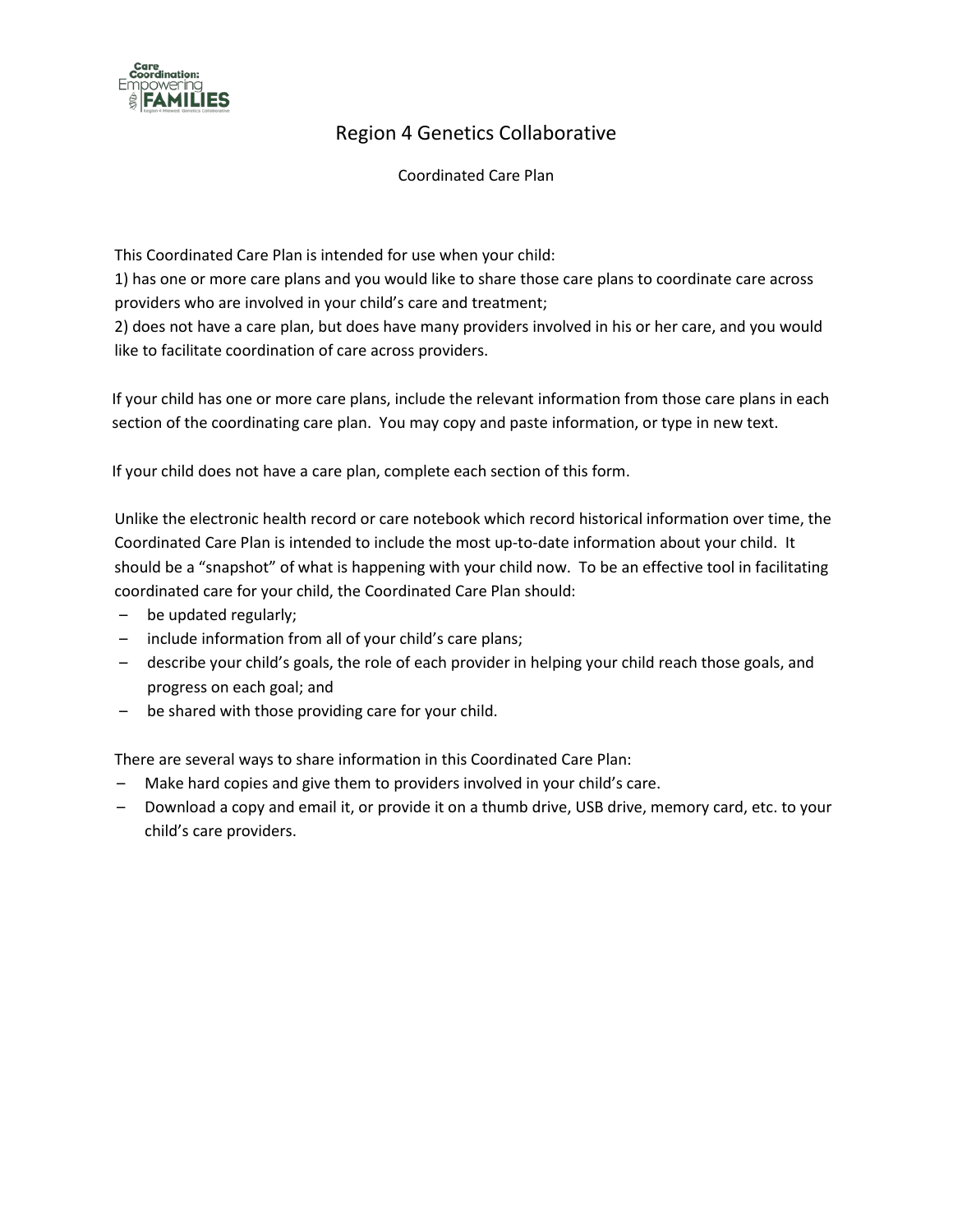

#### **Coordinated Care Plan**

#### **Section 1. About our Child**

Record basic demographic and contact information here. Include: Child's living arrangements, family members and friends, ethnic, primary language spoken in the home, emergency and family contacts.

#### **Section 2. Insurance Information**

Include all insurance information: carrier, provider, holder, contract/plan numbers, contacts for preapproval, co-pays, etc.

## **Section 3. Health Information**

Record health information about your child that will be useful in developing a coordinated care plan. Include: diagnosis (ses), immunizations, current medication(s), allergies, surgeries, equipment, diet and any medical management plans.

**Section 4. Health Services Providers**

List all health services providers, date of most recent visit and notes, if appropriate. Include: medical home, specialists, primary care, hearing, vision, dental, equipment services, home health care, etc.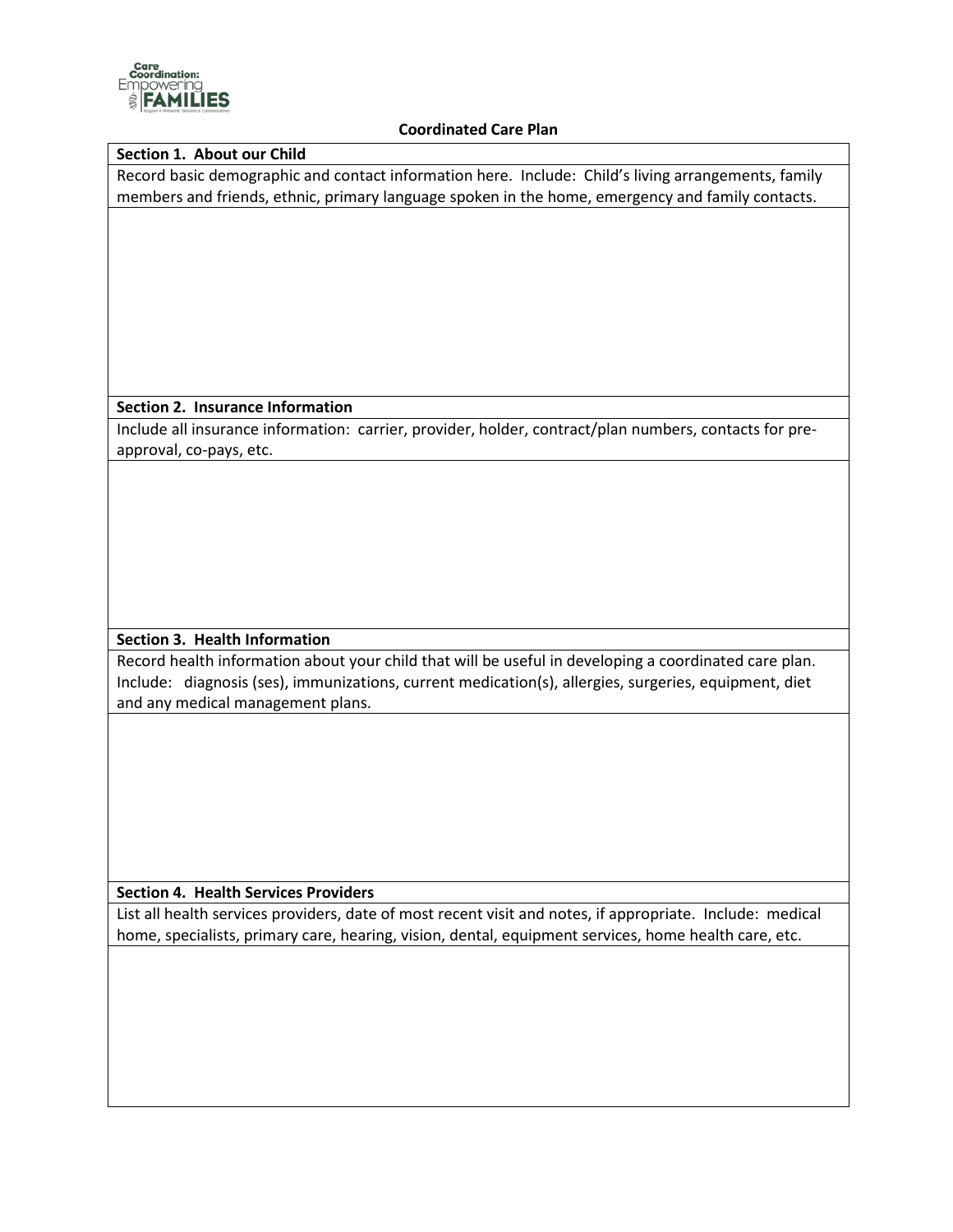

# **Section 5. Services and Supports**

List formal and informal systems your family is involved with. Provide contact information and note what part of your child's/family's care this service is involved with. Include professionals/programs (such as early intervention, mental health, behavioral health, prevention, maternal support services, etc.); information resources (such as groups, clubs, associations, faith/spiritual/religious affiliations, recreation programs, etc.) and financial support.

## **Section 6. Present levels of development and functioning**

Provide information related to your child's development, focusing on your child's participation in his/her own and the family's everyday routine and activities. Note those things which are difficult as well as those which are going well. Include: communication development; motor development; playing, thinking, exploring; relating to others; hygiene and self-care (eating, dressing, toileting, etc.); adaptive equipment; cognitive development; social/emotional development.

## **Section 7. Education**

Describe your child's educational functioning and needs. Include: educational placement, current grade, supports needed, contacts and contact information for key people in the educational setting; note or attach IFSP or 504 plan.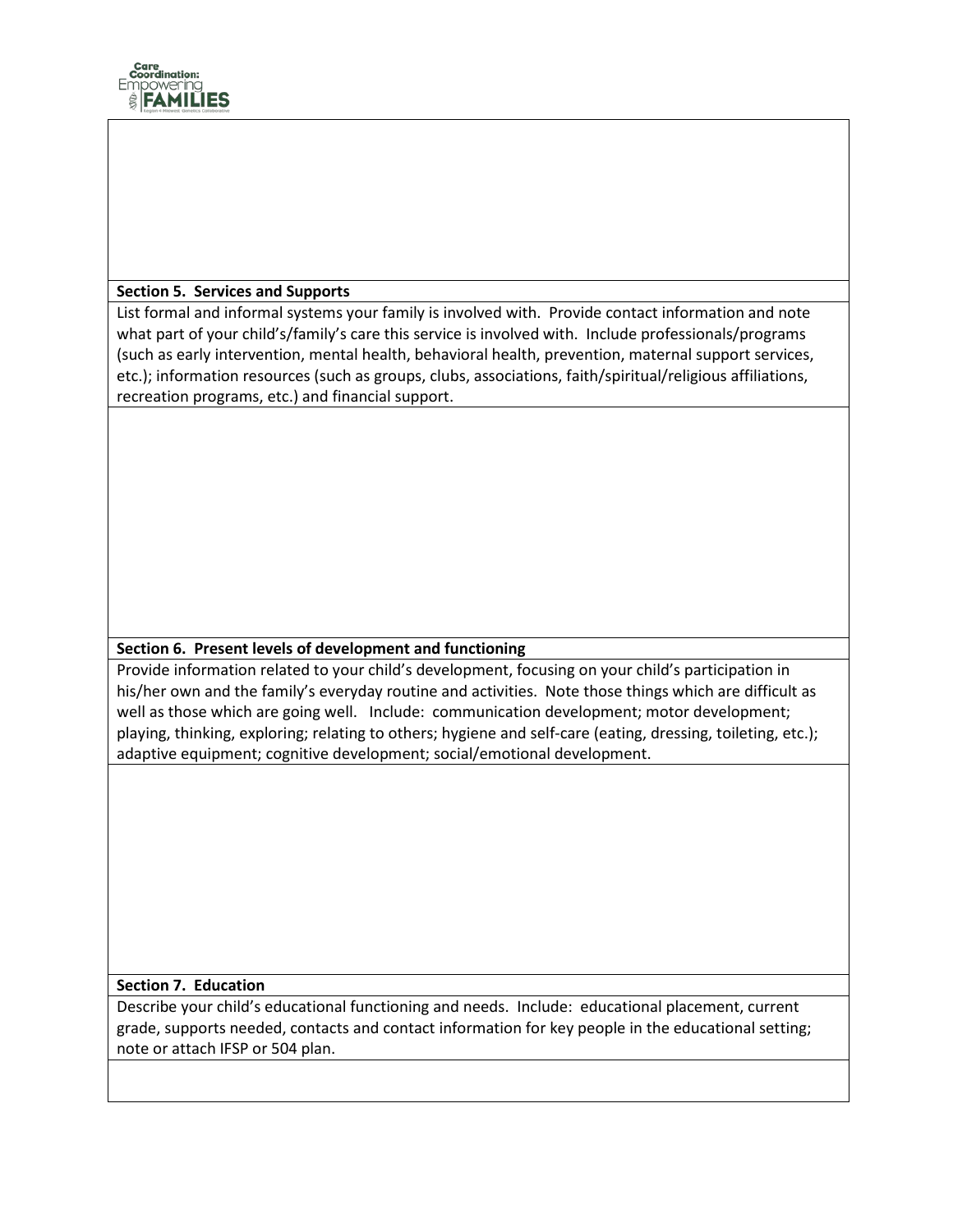

#### **Section 8. About our Family**

Share any information that you wish to help providers' better understand and serve your child and family. Include: strengths, interests, activities, concerns, people/places/things your child enjoys, how you spend family time together, anything you think is important, etc.

## **Section 9. Child and Family Goals**

Include the goals/outcomes your child has with each of his/her care providers as well as goals written in his/her care plans. Be sure to note which provider(s) are working with your child to help him/her attain these goals. **\* Note: Section 9 will help you identify a plan of action for your child, including goals/outcomes.**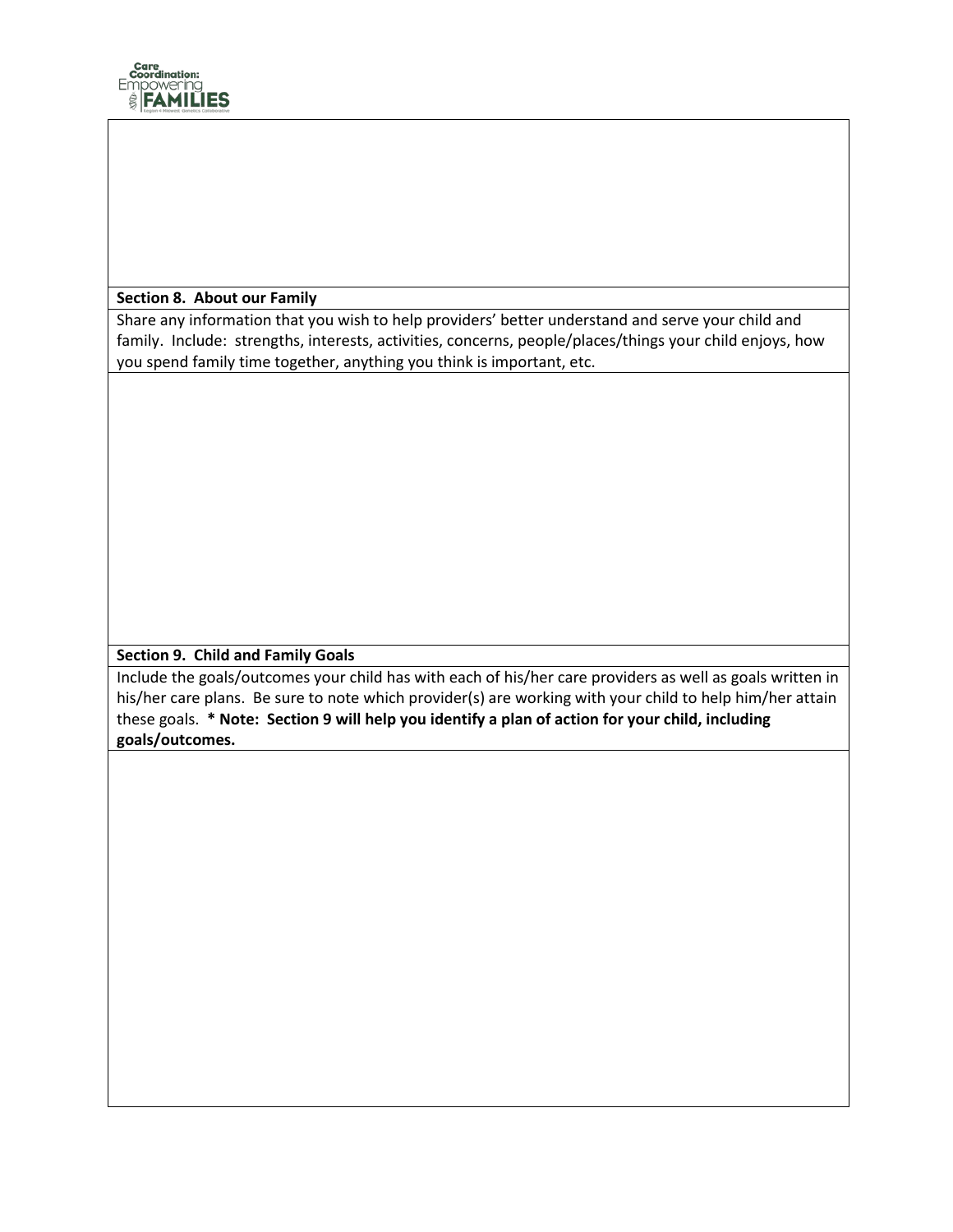

# **Section 9. Plan of Action**

To develop a plan of action for your child, please complete the following table. Sections C, D, E should be developed with your care providers. This will help you identify what their role is in helping your child and family reach their goals and outcomes.

| A. List your<br>child's and<br>your concerns<br>and priorities. | B. For each concern/<br>priority, what would<br>you like to see happen?<br>Describe the desired<br>behavior/condition?<br>(This is your outcome) | C. For each<br>outcome - what<br>can be done to<br>address this<br>outcome? (These<br>are your<br>strategies). | D. What service<br>provider(s) is/are<br>involved in<br>helping your<br>family achieve this<br>outcome? | E. What services/<br>supports have<br>been identified to<br>help meet this<br>outcome? Is a<br>referral needed?<br>Who will make the<br>referral? |
|-----------------------------------------------------------------|--------------------------------------------------------------------------------------------------------------------------------------------------|----------------------------------------------------------------------------------------------------------------|---------------------------------------------------------------------------------------------------------|---------------------------------------------------------------------------------------------------------------------------------------------------|
|                                                                 |                                                                                                                                                  |                                                                                                                |                                                                                                         |                                                                                                                                                   |
|                                                                 |                                                                                                                                                  |                                                                                                                |                                                                                                         |                                                                                                                                                   |